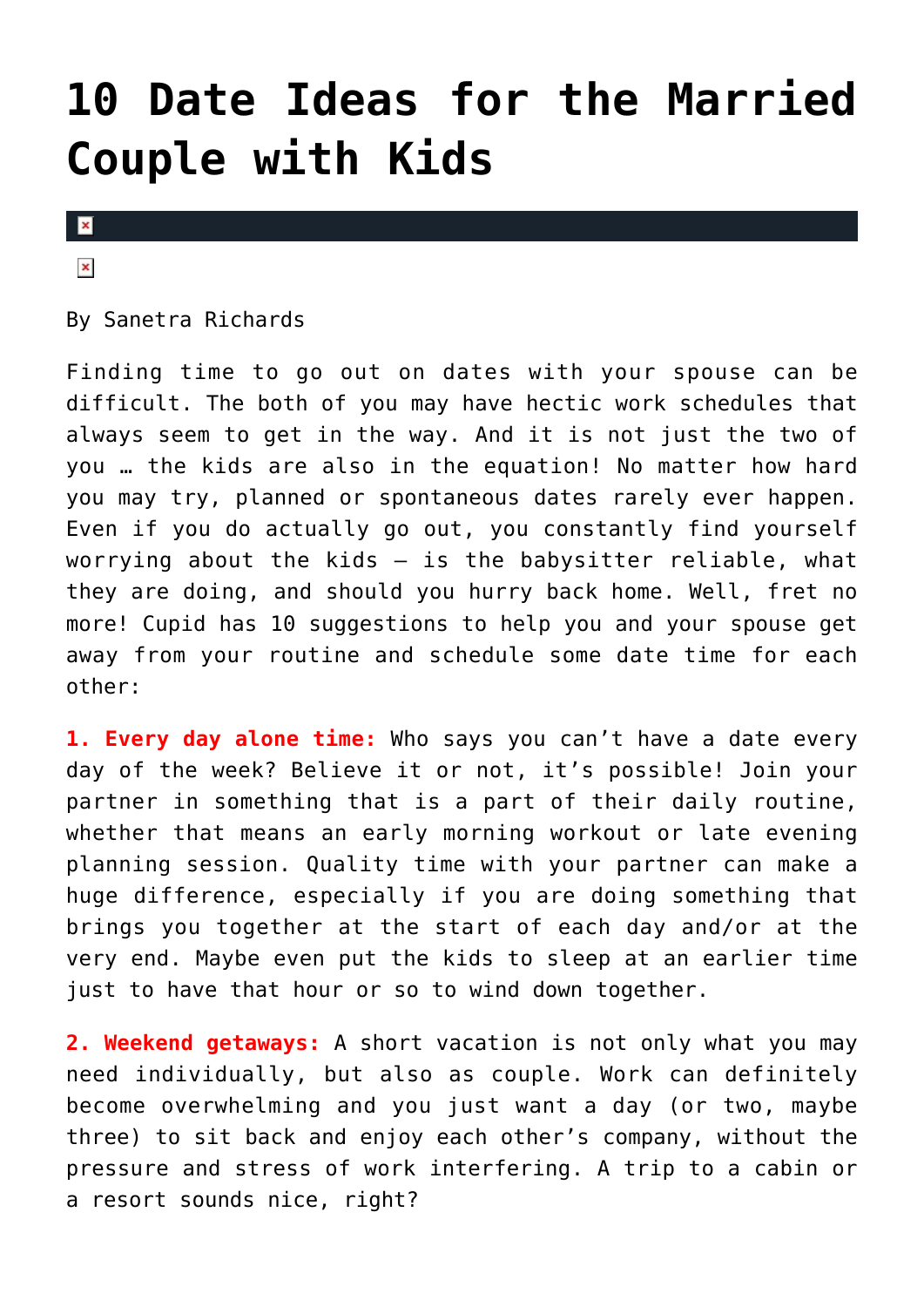## **Related Link: [Date Idea: Spice Things Up](http://www.cupidspulse.com/cinco-de-mayo-date-idea/)**

**3. Amusement park:** Married couples tend to become accustomed to the the following routine: work, kids, sleep, repeat. Sometimes it's easy to forget what fun feels like. An amusement park is a great place to channel your inner child. Take your spouse on a date to a nearby theme park – enjoy the roller coasters, attractions and games, but most importantly don't forget to laugh!

**4. Dance night:** What better way to show off your moves than dancing? Schedule a night for dancing it up at your local club. Try something as sassy as salsa or as precise as square dancing. The goal in all of this is to simply have fun.

**5. Fishing:** Envision a nice day out by the lake, relaxing in a chair, with a fishing rod in the water awaiting a tug. Hardly any disruptions besides the noises of nature and sound of the water. You and your spouse will temporarily be worry-free.

#### **Related Link: [Date Idea: Hot or Cold Night](http://www.cupidspulse.com/date-idea-hot-and-cold-date-night/)**

**6. Park picnic:** One of the most classic (romantic) dates of all time is a picnic in the park. Create a basket full of you and your partner's favorites, maybe take an activity you will enjoy (frisbee, kites, etc), and voilà! Maybe even consider bringing the kids along and making it a family day.

**7. Pick a hobby:** Choose an activity that the both of you love to do together. Perhaps yard work, such as gardening or mowing, is therapeutic – use this as a bonding experience and call it a date!

**8. Pamper & Polish:** Every once in a while, your sweetheart deserves a little TLC (tender, love, and care). Why not be the one to give it to them? Schedule him/her a session at a local spa or create your own at-home spa. If you would rather channel your inner romantic and set up your own spa, here are a few tips: make sure the environment is set nicely – well-lit